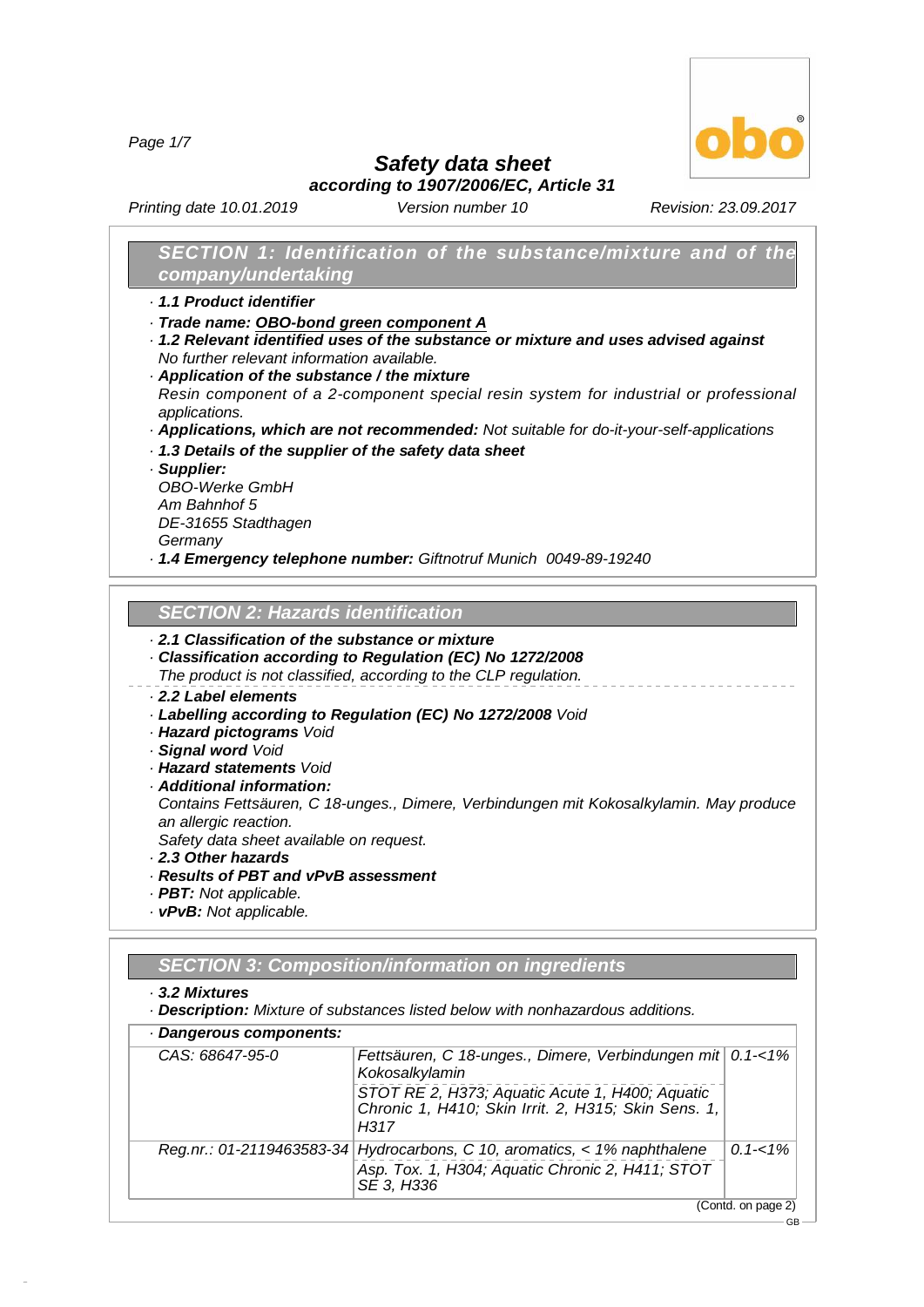*Page 2/7*



(Contd. of page 1)

# *Safety data sheet according to 1907/2006/EC, Article 31*

*Printing date 10.01.2019 Version number 10 Revision: 23.09.2017*

#### *Trade name: OBO-bond green component A*

*· Additional information: For the wording of the listed hazard phrases refer to section 16.*

## *SECTION 4:First aid measures*

- *· 4.1 Description of first aid measures*
- *· General information: No special measures required.*
- *· After inhalation: Supply fresh air; consult doctor in case of complaints.*
- *· After skin contact:*
- *Immediately wash with water and soap and rinse thoroughly.*
- *If skin irritation continues, consult a doctor.*

## *· After eye contact:*

- *Rinse opened eye for several minutes under running water. Then consult a doctor.*
- *· After swallowing: Do not induce vomiting; call for medical help immediately.*
- *· 4.2 Most important symptoms and effects, both acute and delayed No further relevant information available.*
- *· 4.3 Indication of any immediate medical attention and special treatment needed No further relevant information available.*

#### **SECTION 5: Firefighting measures**

- *· 5.1 Extinguishing media*
- *· Suitable extinguishing agents:*

*CO2, powder or water spray. Fight larger fires with water spray. · 5.2 Special hazards arising from the substance or mixture*

- *Carbon monoxide (CO)*
- *Carbon dioxide.*

48.0.6

- *· 5.3 Advice for firefighters*
- *· Protective equipment: Put on protective mask.*

#### *SECTION 6:Accidental release measures*

- *· 6.1 Personal precautions, protective equipment and emergency procedures Wear protective equipment. Keep unprotected persons away.*
- *· 6.2 Environmental precautions:*

*Do not allow to enter sewers/ surface or ground water.*

*Do not allow product to reach sewage system or any water course.*

*Inform respective authorities in case of seepage into water course or sewage system.*

- *· 6.3 Methods and material for containment and cleaning up: Absorb with liquid-binding material (sand, diatomite, acid binders, universal binders, sawdust).*
- *· 6.4 Reference to other sections No dangerous substances are released.*

## **SECTION 7: Handling and storage**

- *· 7.1 Precautions for safe handling No special measures required.*
- *· Information about fire - and explosion protection: No special measures required.*

(Contd. on page 3) GB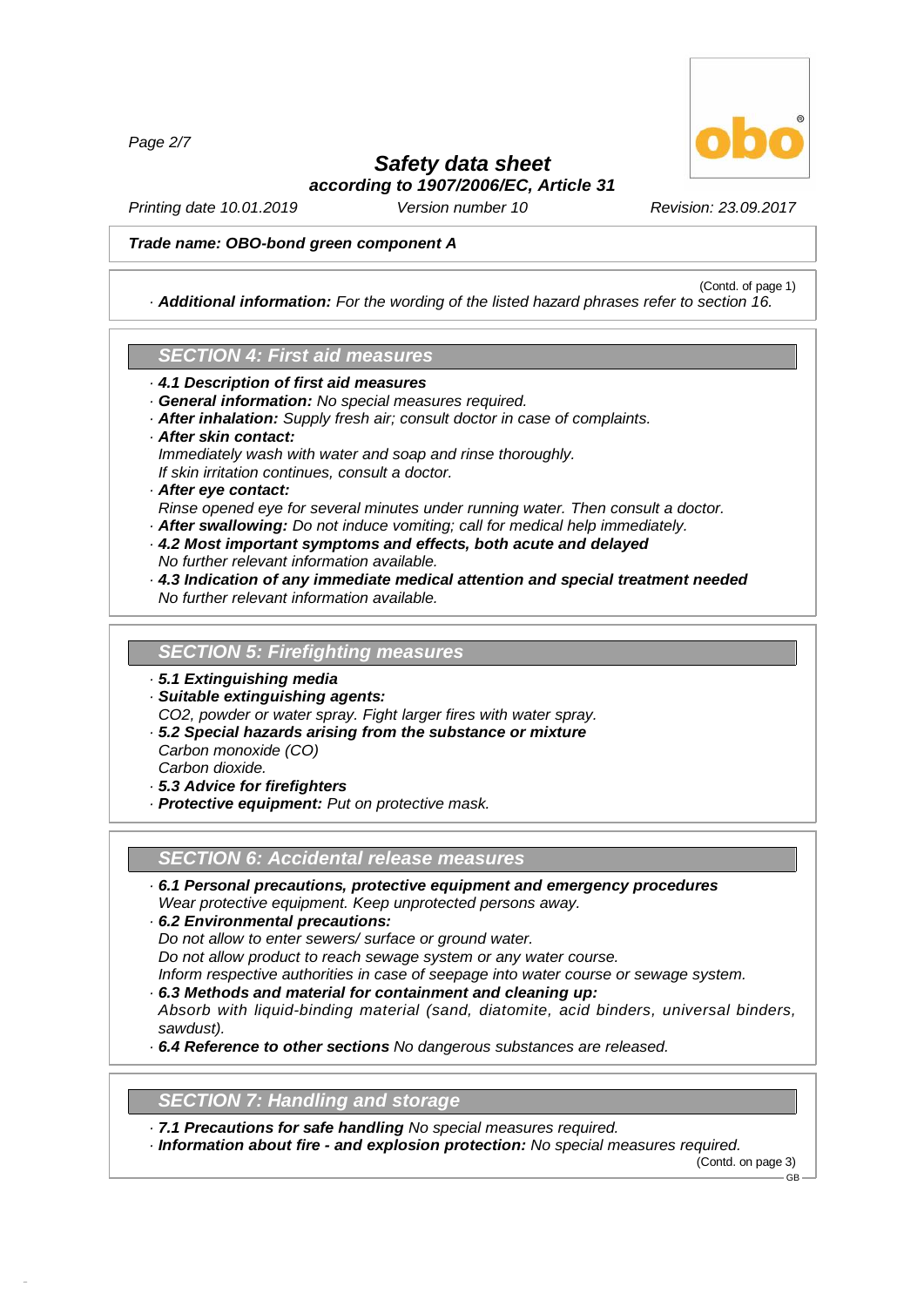*Page 3/7*

# *Safety data sheet*

*according to 1907/2006/EC, Article 31*

*Printing date 10.01.2019 Version number 10 Revision: 23.09.2017*

## *Trade name: OBO-bond green component A*

(Contd. of page 2)

- *· 7.2 Conditions for safe storage, including any incompatibilities*
- *· Storage:*
- *· Requirements to be met by storerooms and receptacles: No special requirements.*
- *· Information about storage in one common storage facility: Store away from foodstuffs.*
- *· Further information about storage conditions:*
- *Store in dry conditions.*
- *Keep container tightly sealed.*

*· 7.3 Specific end use(s) No further relevant information available.*

**SECTION 8: Exposure controls/personal protection** 

*· Additional information about design of technical facilities: No further data; see item 7.*

#### *· 8.1 Control parameters*

*· Ingredients with limit values that require monitoring at the workplace:*

*The product does not contain any relevant quantities of materials with critical values that have to be monitored at the workplace.*

*· Additional information: The lists valid during the making were used as basis.*

- *· 8.2 Exposure controls*
- *· Personal protective equipment:*
- *· General protective and hygienic measures:*
- *The usual precautionary measures are to be adhered to when handling chemicals.*
- *· Respiratory protection: Not required.*
- *· Protection of hands:*

*For the permanent contact gloves made of Nitrilkautschuk with a layer thickness of at least 0.20 mm are suitable. The penetration time of this glove material is 480 minutes.*

*The glove material has to be according the requirement of EU-guideline 89/686/EWG and the resulting norm EN374, for example KCL Dermatril P,Art.Nr. 0743. The above mentioned penetration times are based on laboratory measurements of KCL according to EN 374.*

*This recommendation is only valid for the product, which is delivered from us and only for the intended mentioned application. Regarding dissolution or mixing with other substances please contact suppliers of CE-approved gloves. (For example KCL GmbH, D-36124 Eichenzell, internet: [www.kcl.de\)](	)*

*OBO gives this recommendation in good faith, without liability for any claims arising from the recommendation or the use of the suggested protection gloves.*

#### *· Material of gloves*

48.0.6

*The selection of the suitable gloves does not only depend on the material, but also on further marks of quality and varies from manufacturer to manufacturer. As the product is a preparation of several substances, the resistance of the glove material can not be calculated in advance and has therefore to be checked prior to the application.*

*· Eye protection: Safety glasses*

*· Body protection: Protective work clothing*

(Contd. on page 4)

GB

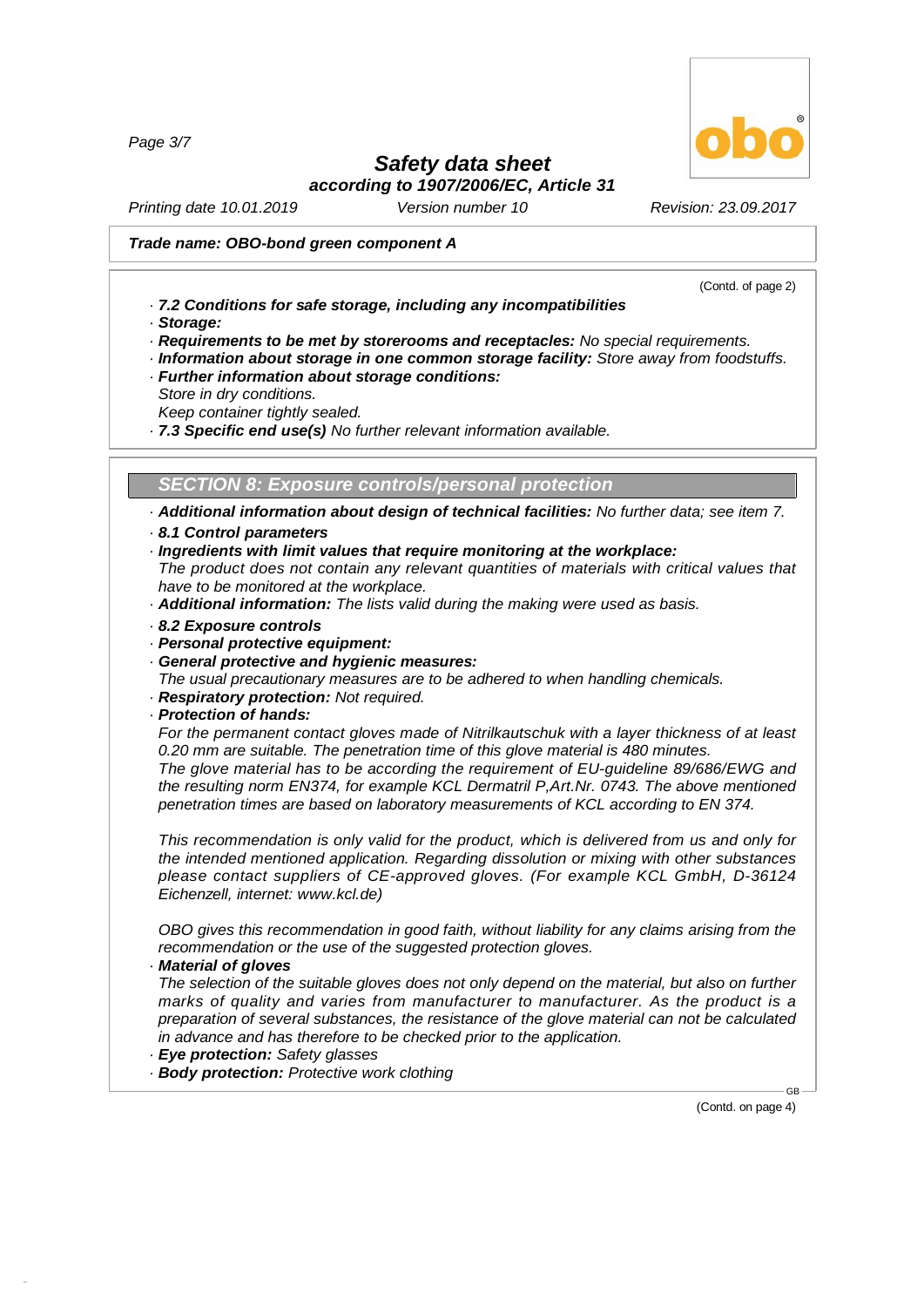*Page 4/7*

# *Safety data sheet according to 1907/2006/EC, Article 31*

*Printing date 10.01.2019 Version number 10 Revision: 23.09.2017*

#### *Trade name: OBO-bond green component A*

(Contd. of page 3)

| <b>SECTION 9: Physical and chemical properties</b>                                      |                                               |
|-----------------------------------------------------------------------------------------|-----------------------------------------------|
| 0.1 Information on basic physical and chemical properties<br><b>General Information</b> |                                               |
| Appearance:                                                                             |                                               |
| Form:                                                                                   | Pasty                                         |
| Colour:                                                                                 | Green                                         |
| · Odour:                                                                                | Nearly odourless                              |
| Change in condition                                                                     |                                               |
| Melting point/freezing point:                                                           | Undetermined.                                 |
| Initial boiling point and boiling range: $>$ 200 °C (DIN 53171)                         |                                               |
| · Flash point:                                                                          | $> 200 °C$ (c.c.)                             |
| · Ignition temperature:                                                                 | 450 °C (DIN 51794)                            |
| Auto-ignition temperature:                                                              | Product is not selfigniting.                  |
| · Explosive properties:                                                                 | Product does not present an explosion hazard. |
| Density at 20 °C:                                                                       | $1.3$ g/cm <sup>3</sup> (ISO 2811)            |
| Solubility in / Miscibility with                                                        |                                               |
| water:                                                                                  | Not miscible or difficult to mix.             |
| . 9.2 Other information                                                                 | No further relevant information available.    |

# *SECTION 10: Stability and reactivity*

*· 10.1 Reactivity No further relevant information available.*

- *· 10.2 Chemical stability*
- *· Thermal decomposition / conditions to be avoided: Does not occur until boiling point.*
- *· 10.3 Possibility of hazardous reactions*
- *Reacts e.g. with isocyanates (intensive development of heat) when uncontrolled reaction.*
- *· 10.4 Conditions to avoid No further relevant information available.*
- *· 10.5 Incompatible materials: No further relevant information available.*
- *· 10.6 Hazardous decomposition products: Carbon monoxide and carbon dioxide*

# *SECTION 11: Toxicological information*

- *· 11.1 Information on toxicological effects*
- *· Acute toxicity Based on available data, the classification criteria are not met.*
- *· Primary irritant effect:*

48.0.6

- *· Skin corrosion/irritation Based on available data, the classification criteria are not met.*
- *· Serious eye damage/irritation Causing slight conjunctivitis for a short period of time.*
- *· Respiratory or skin sensitisation*
- *Based on available data, the classification criteria are not met.*
- *· CMR effects (carcinogenity, mutagenicity and toxicity for reproduction)*
- *· Germ cellmutagenicity Based on available data, the classification criteria are not met.*
- *· Carcinogenicity Based on available data, the classification criteria are not met.*
- *· Reproductive toxicity Based on available data, the classification criteria are not met.*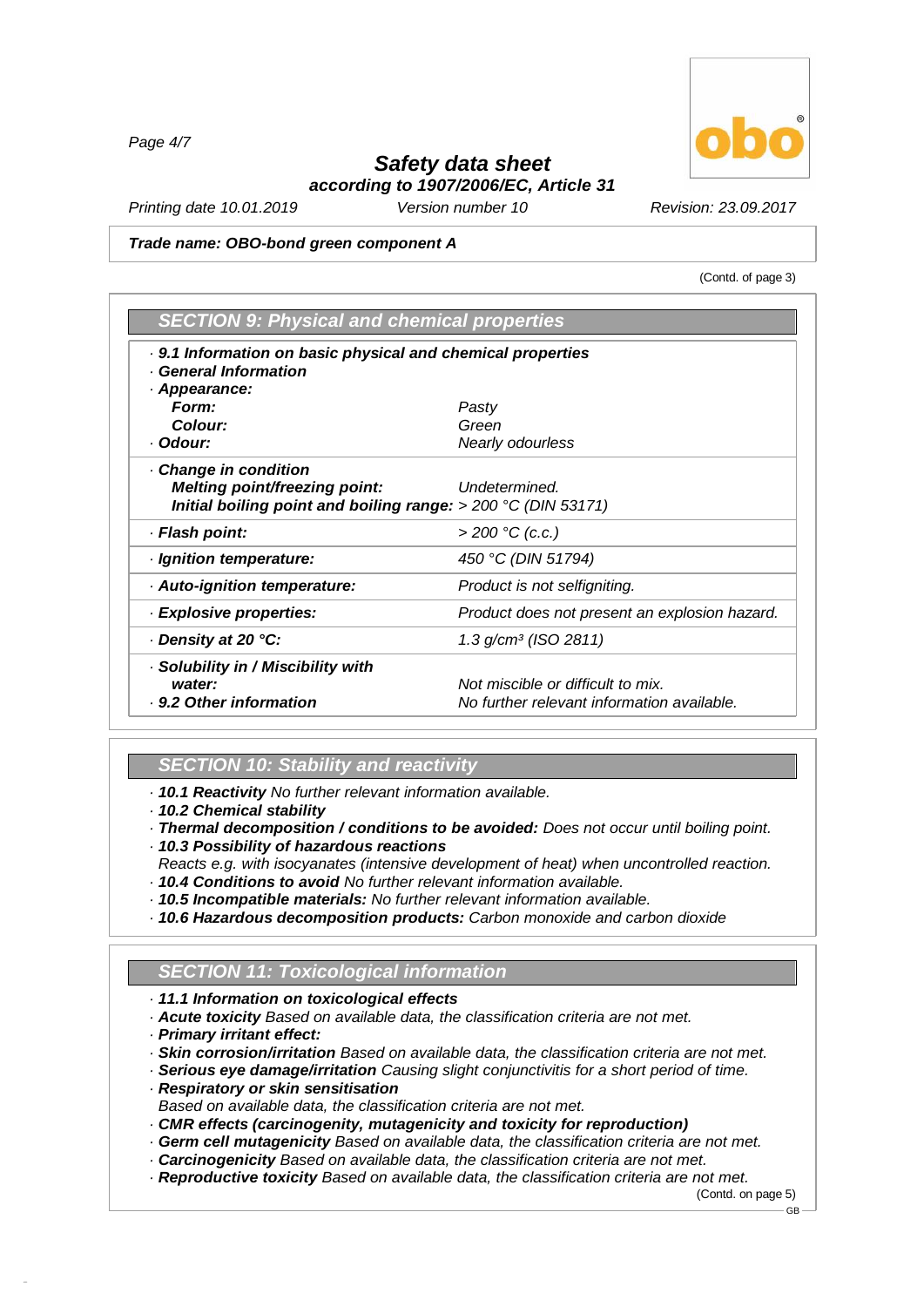*Page 5/7*

# *Safety data sheet according to 1907/2006/EC, Article 31*

*Printing date 10.01.2019 Version number 10 Revision: 23.09.2017*

## *Trade name: OBO-bond green component A*

(Contd. of page 4)

- *· STOT-single exposure Based on available data, the classification criteria are not met.*
- *· STOT-repeated exposure Based on available data, the classification criteria are not met.*
- *· Aspiration hazard Based on available data, the classification criteria are not met.*

# *SECTION 12: Ecological information*

- *· 12.1 Toxicity*
- *· Aquatic toxicity: No further relevant information available.*
- *· 12.2 Persistence and degradability No further relevant information available.*
- *· 12.3 Bioaccumulative potential No further relevant information available.*
- *· 12.4 Mobility in soil No further relevant information available.*
- *· Additional ecological information:*

#### *· General notes:*

*Water hazard class 1 (German Regulation) (Self-assessment): slightly hazardous for water Do not allow undiluted product or large quantities of it to reach ground water, water course or sewage system.*

- *· 12.5 Results of PBT and vPvB assessment*
- *· PBT: Not applicable.*
- *· vPvB: Not applicable.*
- *· 12.6 Other adverse effects No further relevant information available.*

## *SECTION 13: Disposal considerations*

## *· 13.1 Waste treatment methods*

*· Recommendation*

*Must not be disposed together with household garbage. Do not allow product to reach sewage system.*

*· Waste disposal key:*

*The Waste-Key-Numbers have to be given from the waste-producer depending on the respective trade. Therefore no information can be stated from the manufacturer.*

*· Uncleaned packaging:*

48.0.6

*· Recommendation: Disposal must be made according to official regulations.*

| . 14.1 UN-Number                |      |  |
|---------------------------------|------|--|
| · ADR, ADN, IMDG, IATA          | Void |  |
| · 14.2 UN proper shipping name  |      |  |
| · ADR, ADN, IMDG, IATA          | Void |  |
| 14.3 Transport hazard class(es) |      |  |
| · ADR, ADN, IMDG, IATA          |      |  |
| · Class                         | Void |  |

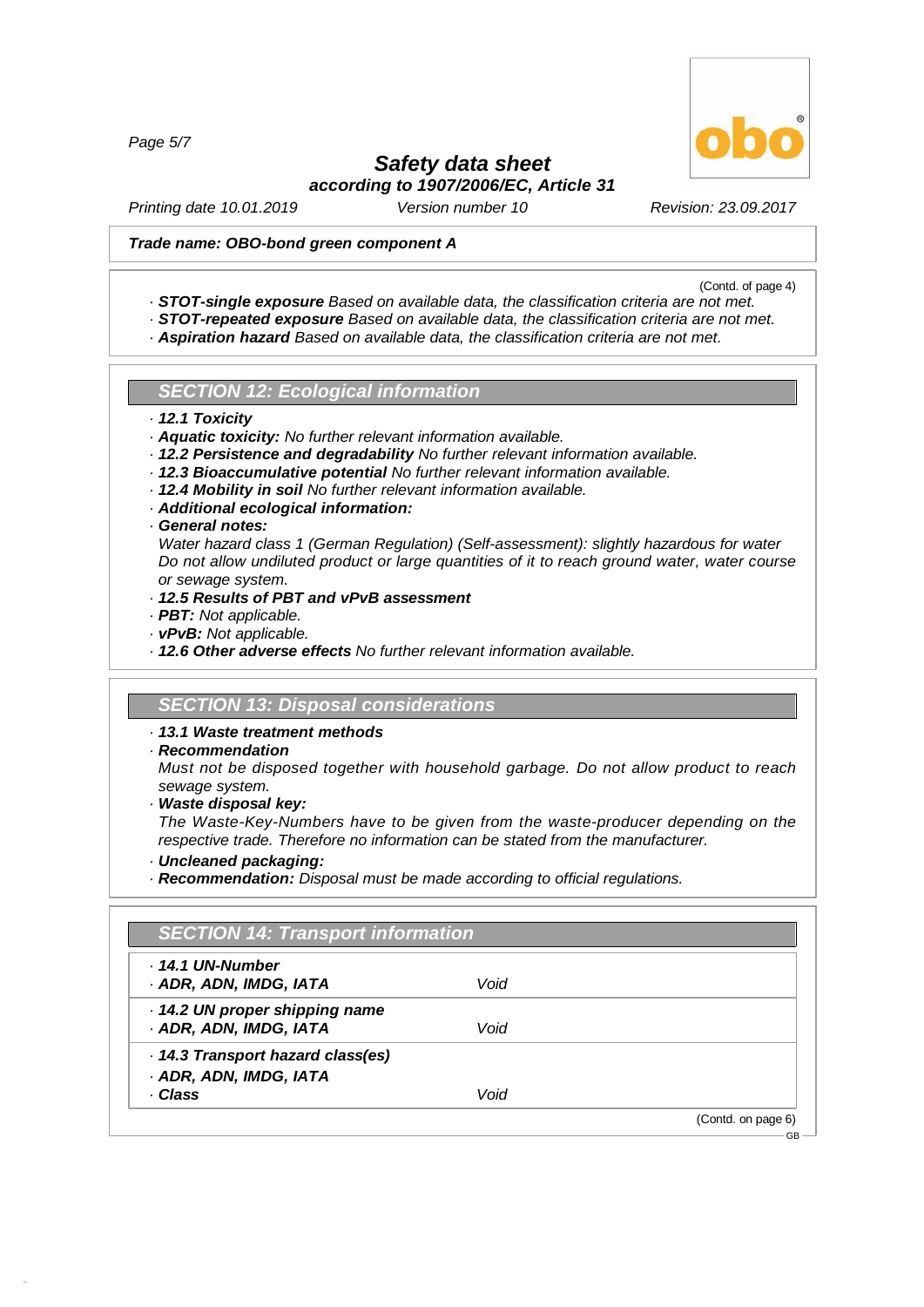*Page 6/7*



# *Safety data sheet according to 1907/2006/EC, Article 31*

*Printing date 10.01.2019 Version number 10 Revision: 23.09.2017*

#### *Trade name: OBO-bond green component A*

| Void                                      |
|-------------------------------------------|
|                                           |
| Nο                                        |
| Not applicable.                           |
| 14.7 Transport in bulk according to Annex |
| Not applicable.                           |
|                                           |
|                                           |
| No dangerous good according to ADR        |
| Void                                      |
|                                           |

# *SECTION 15: Regulatory information*

*· 15.1 Safety, health and environmental regulations/legislation specific for the substance or mixture*

*· National regulations:*

*· VOC (EC) 1.00 %*



*· Waterhazard class: Water hazard class 1 (Self-assessment): slightly hazardous for water.*

*· Other regulations, limitations and prohibitive regulations*

*· Substances of very high concern (SVHC) according to REACH, Article 57*

*No substances of very high concern contained resp. below the limit.*

*· 15.2 Chemical safety assessment:*

*A Chemical Safety Assessment has not been carried out.*

## *SECTION 16: Other information*

*This information is based on our present knowledge. However, this shall not constitute a guarantee for any specific product features and shall not establish a legally valid contractual relationship.*

## *· Relevant phrases*

48.0.6

*H304 May be fatal if swallowed and enters airways. H315 Causes skin irritation. H317 May cause an allergic skin reaction. H336 May cause drowsiness or dizziness. H373 May cause damage to organs through prolonged or repeated exposure. H400 Very toxic to aquatic life. H410 Very toxic to aquatic life with long lasting effects. H411 Toxic to aquatic life with long lasting effects.*

(Contd. on page 7)

GB